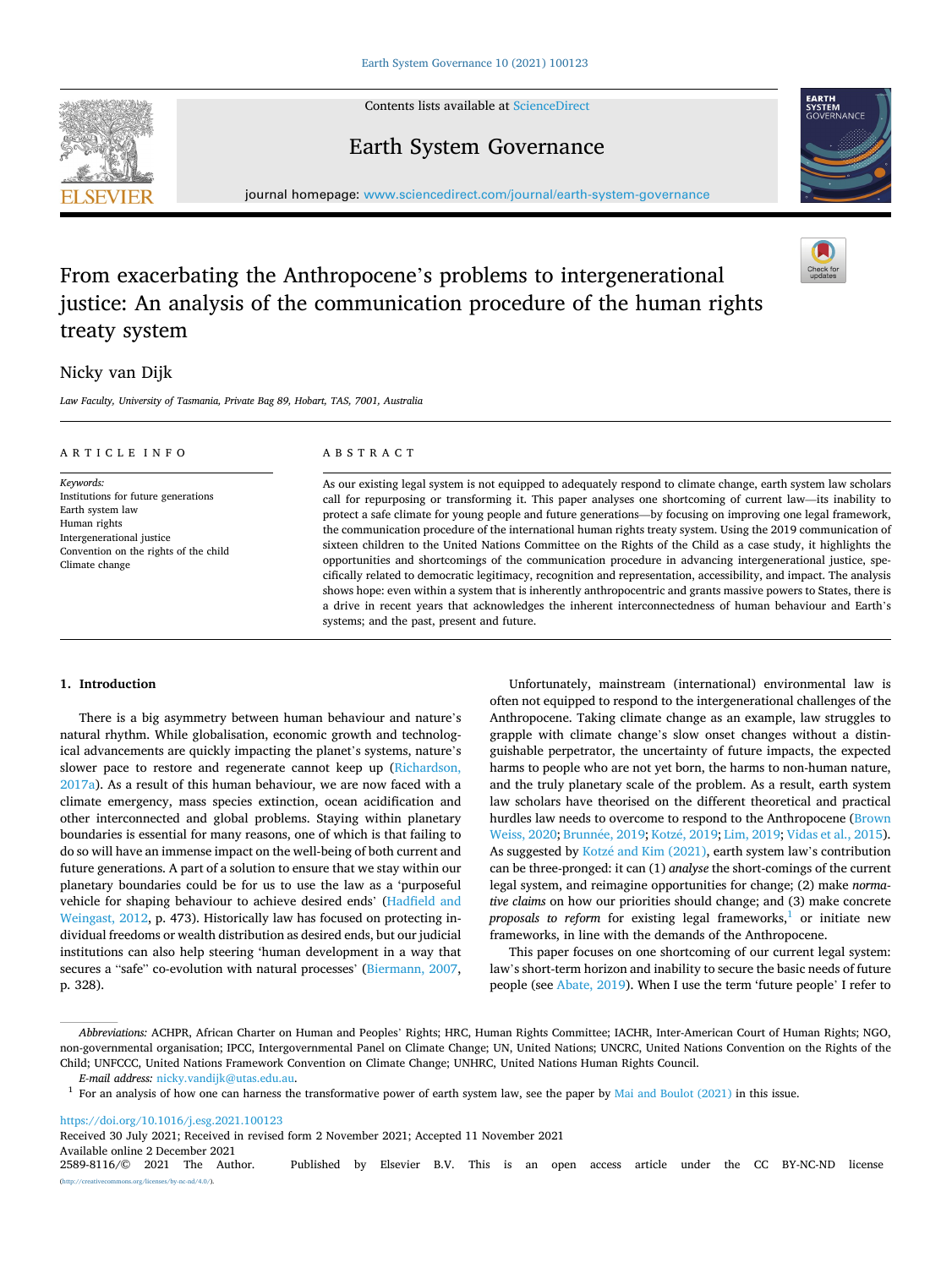both young people of the current generation and people who are not yet born (future generations), as together these groups are massively impacted by climate change but currently do not (or only very minimally) have a say in the policies that shape their future. And I will analyse this shortcoming in one specific legal institution—the communication procedure of the United Nations (UN) human rights treaty system—and suggest proposals for reform.<sup>2</sup>

As a case study I will use a communication by sixteen children to the UN Committee for the Rights of the Child [\(Sacchi et al., 2019](#page-8-0)). This communication argues that Argentina, Brazil, Germany, France and Turkey violate the children's rights to life, health and culture by insufficiently cutting greenhouse gas emissions themselves, or encouraging other high emitting countries to do so. This communication is an example of an emerging trend in human rights law that acknowledges the threat of an unstable and unsafe environment on human rights of people around the world, but especially on young people and future generations. This paper will examine the communication procedure—analytically, normatively and critically—from an intergenerational (procedural and substantive) justice perspective [\(Earth System Gover](#page-8-0)[nance Project, 2018\)](#page-8-0). As the impact on substantive justice is inherently uncertain, I will focus my analysis mostly on the improvement of procedural justice, understood as the enhancement of the recognition, representation or participation of future people's voices or interests, without unjustifiable democratic costs for the current generation. This thorough focus on procedural justice is important, as many (short-term oriented) procedures could be the cause of short-termism in climate lawand policy-making more broadly, and therefore be partly responsible for the limited substantive injustice. When I refer to substantive justice, I mean the amelioration of (future) rights violation of future people, $3$ without in the process sacrificing the rights of the current generation.

Taking a closer look at repurposing and reforming the human rights system to improve intergenerational climate justice is worthwhile, first of all, because improving or repurposing an existing legal framework through incremental changes may be more feasible and efficient than initiating new frameworks [\(Duit et al., 2010\)](#page-8-0)—or at least be essential in building momentum to create a common understanding for the need of new institutions that fully embrace earth system law. However, the human rights framework is inherently anthropocentric, and therefore still far away from the holistic and planetary approach of earth system law. It is a prime example of a legal framework that upholds the false dichotomy between human and non-human nature and grants massive power to States, creating understandable pessimism with earth system law enthusiasts. It therefore makes sense that to date most earth system law scholars have focused on transforming international environmental law, rather than human rights law (Kotzé, 2014, 2020).

However, pro-active and innovative lawyers, activists and scholars are testing the opportunities to evolve human rights law. First, human rights scholars increasingly acknowledge the inherent interdependence of social-human and ecological systems. Some countries start to extend

rights language to non-human nature ([Gellers, 2021](#page-8-0) in this issue), and several court cases stress the threat of seemingly 'mere' environmental problems to human rights violations (see [Peel and Osofsky, 2018\)](#page-8-0). Many countries include the right to a safe climate, environment or future in their constitution, legislation or treaty (González-Ricoy, 2016; UN [Special Rapporteur on human rights and the environment, 2019\)](#page-8-0), and the right to a healthy environment is now also recognised by the [Human](#page-8-0)  [Rights Council \(2021a\).](#page-8-0) Human rights language puts 'direct public and political attention to the detrimental human consequences of climate change'—it puts a 'human face' on the climate disaster [\(Peel and](#page-8-0)  [Osofsky, 2018,](#page-8-0) p. 40).

Second, the global character of human rights institutions is promising. On a national scale, young people have already used human rights law successfully to protect their future, such as in the famous Dutch Supreme Court decision on the *Urgenda* case ([The Netherlands v](#page-8-0)  [Stichting Urgenda, 2019\)](#page-8-0). However, seeking justice on a national level is very costly and time consuming to repeat in many different territories. Via the communications procedure, the children seek justice for a global problem on a global scale, with the possibility to set influential global precedents.

And most importantly, third, the slightly more flexible and soft nature of human rights law allows for stretching the time horizon in which it ordinarily operates. The communications procedure is one of the few international legal systems where children can seek justice directly, offering a powerful voice to people who usually do not even have a seat at the table. It creates public awareness that children—not abstract entities—are harmed by climate change today.

In the remainder of this paper I will, first, elaborate on the communication procedure generally and the children's communication specifically (section 2). I will then analyse in which ways this procedure has opportunities to protect future people—focused on young people, but also touching on the protection of future generations—and suggest additional reforms that could improve this. Specifically, I will analyse the procedure's democratic legitimacy; options to offer representation and recognition to future people; accessibility, including the potential to overcome common legal issues such as causation and jurisdiction; and potential impact on decision-makers and the wider public (section [3](#page-2-0)). In doing so, this paper will highlight some shortcomings and opportunities of the communication procedure to correct human behaviour and align it with nature's natural rhythm.

## **2. Communication**

On December 19, 2011, the UN General Assembly adopted the *Third Optional Protocol* [\(UN General Assembly, 2011\)](#page-8-0) to the UN Convention on the Rights of the Child ('UNCRC', [UN General Assembly, 1989](#page-8-0)). This *Protocol* (art. 5) allows children to write a case, a 'communication', to the UN Committee of the Rights of the Child ('the Committee') when they believe their rights as outlined in the Convention have been violated by the actions or omissions of a State. After a communication is lodged, both the country or countries (art. 8), other stakeholders, and in turn the petitioners can elaborate on their side of the story by filing additional documents with the Committee, and on request of the Committee via oral hearings. Once all information is in, the next steps for the Committee is to decide on whether the communication is admissible, and if so, to formulate recommendations to the countries about whether the Committee believes rights were violated and/or the countries should change their policies or behaviour. The countries are under no obligation to implement the recommendations, but are obligated to submit a written response justifying the extent to which they implemented the recommendations (art. 11(1)).

While the Committee merely has advisory powers, and the influence of the procedure on substantive justice are uncertain and limited, this procedure could nevertheless help built the momentum of climate litigation. For example, next to advising States, decisions of the Committee can help overcome legal hurdles related to for example causation,

<sup>2</sup> Though compensating for past harms [\(Richardson, 2017a,](#page-8-0) [2017b\)](#page-8-0), including the protection of non-human nature ([Gellers, 2021;](#page-8-0) Kotzé, 2019; [Chapron et al., 2019;](#page-8-0) [Keulartz and Bovenkerk, 2016](#page-8-0); [Follette and Maser, 2017;](#page-8-0) [Tanasescu, 2014;](#page-8-0) [Boyd, 2005](#page-7-0)), diminishing the focus on the nation State and increasing the focus on global law-making and including non-State actors ([Kotz](#page-8-0)é, 2019), catering to the interdependence of Earth's systems (Kotzé, [2019\)](#page-8-0), and making space for adaptive forms of governance that embrace unpredictability and unforeseen complexities of social and environmental problems ([Armstrong and Kamieniecki, 2017](#page-7-0); Kotzé, 2019; Brunner and Lynch, [2013\)](#page-8-0), are all valuable research topics, they will not be the focus of this paper due to spatial limits.<br> $3$  The communication of the children and other authors often only focuses on

a few rights—focusing on life, subsistence, health and culture ([Bell, 2011;](#page-7-0) [Caney, 2009](#page-8-0); [Shue, 2011\)](#page-8-0). I consider the rights of future people to be broader, such as defended in the UNCRC and others [\(Cordes-Holland, 2008;](#page-8-0) [Peel and](#page-8-0)  [Osofsky, 2018;](#page-8-0) [van Dijk, 2021\)](#page-9-0).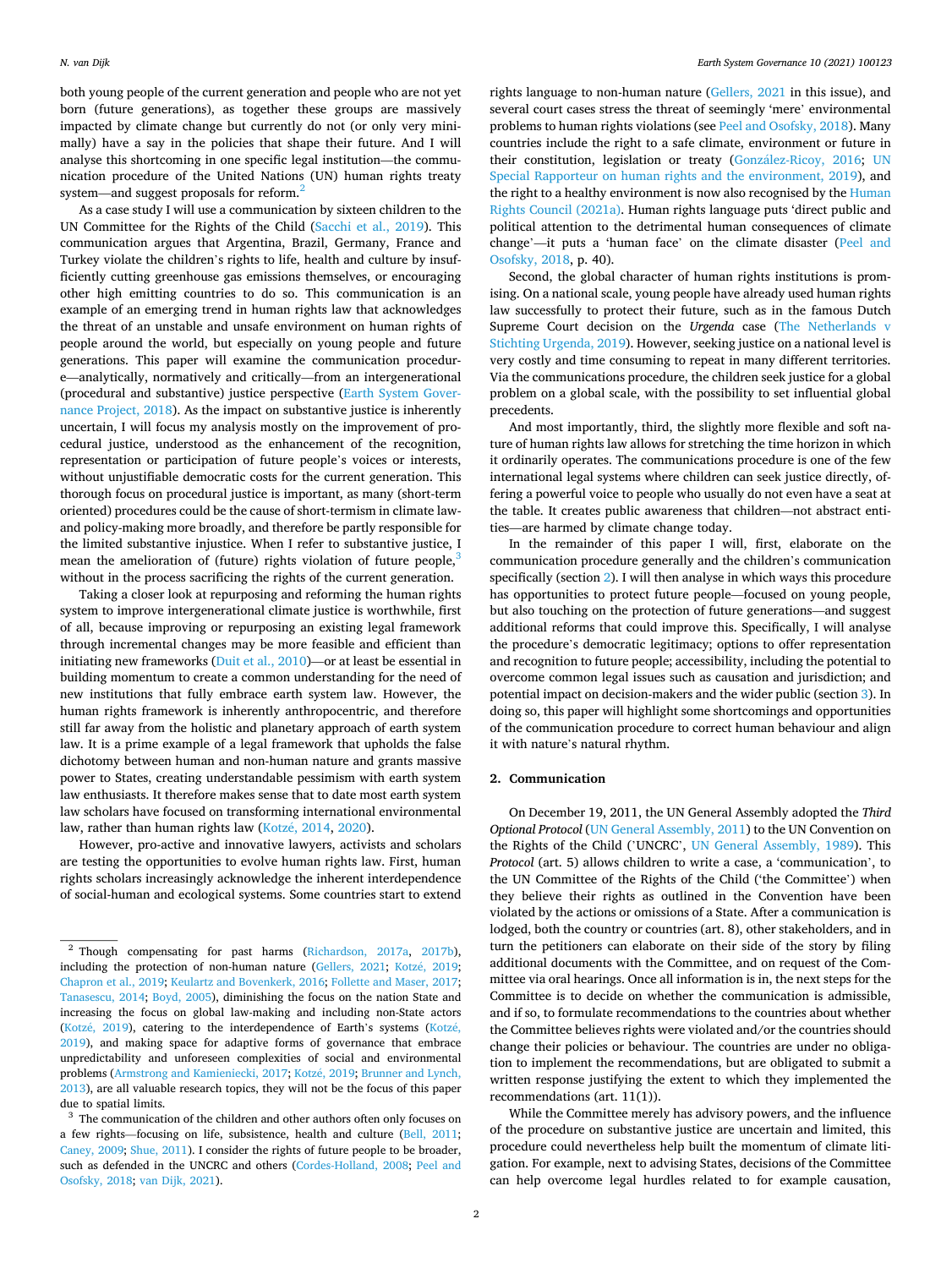<span id="page-2-0"></span>jurisdiction or standing that are now often faced by young climate litigants. This breath of possible outcomes can help build other legal cases *globally* [\(Gubbay and Wenzler, 2021\)](#page-8-0). More broadly, the procedure gives children a genuine voice—as victims of climate change, and as activists and litigants holding States accountable [\(Rogers, 2019, 2020\)](#page-8-0). It offers a pathway for groups of young petitioners from around the world to file communications collectively. The perspectives of children in the communication may influence States' laws and policies, but can also influence societal narratives more broadly.

## *2.1. Children claim their future*

On September 23, 2019 sixteen children of twelve different countries filed a communication with the Committee for the Rights of the Child ([Sacchi et al., 2019\)](#page-8-0). The children allege that five countries—Argentina, Brazil, France, Germany and Tukey—violated their rights to life (art. 6), health (art. 24) and culture (art. 30) and the requirement to act in the children's best interest (art. 3) of the UNCRC. The plaintiffs were able to file a petition under the communication procedure of the *Third Optional Protocol* of the UNCRC. While all UN members are party to the UNCRC except for the USA, making it the most rapidly and widely endorsed treaty to date, only 46 countries have ratified its *Third Optional Protocol*. So only these 46 countries are subject to the compliance mechanism of the UNCRC. The plaintiffs chose to bring their case against these five countries because of their disproportionate emissions. They argued that these five countries violated their rights by insufficiently cutting greenhouse gas emissions themselves, or encouraging other high emitting countries to do so.

The sixteen children are from twelve diverse countries. Their communication explained in clear and emotive language how all children have already been impacted by climate change related events ([Sacchi et al., 2019](#page-8-0) paras. 96-167). For example, twelve-year-old Nigerian Debby Adegbile has been hospitalised repeatedly over the past years for her asthma, as hotter temperatures in her city worsen air quality. And Marshallese David Ackley III contracted chikungunya, a new mosquito-borne disease that was not present on his island until global warming. Argentinian Chiara Sacchi's neighbourhood was destroyed during an unprecedented windstorm, and Tunisian Raslen Jbeili survived a wildfire approaching his home—his neighbours did not. These cases show the impact of climate change on the children's physical health and safe living conditions, but the petition also described the impact on children's mental health. For example, Swedish well-known climate activist Greta Thunberg was so disturbed by climate change she fell into a depression and stopped eating. It is noteworthy that most of the sixteen plaintiffs do not live in one of the five countries, but all children claimed to have been impacted by the high emissions of these five countries.

Next to addressing the impacts of climate change on the children's right to health and life, the communication also described the impact of rising temperatures, extreme weather events and rising sea levels on Indigenous cultures. Seventeen-year-old Palauan Carlos Manuel witnessed waves breaching sea walls, crashing into homes, on his low-lying island in the Pacific. And in Northern Sweden the reindeer food supply is being destroyed by climate change, preventing Sami Ellen-Anna from learning the subsistence way of life of her Indigenous community—reindeer herding. When climate change substantially alters the living conditions of Indigenous communities—sometimes even making them uninhabitable, as in the case of communities living on low lying islands in the Pacific—this threatens these communities' ability to live with their culture, and to pass on their culture to future generations.

Needless to say, this petition did not start by sixteen children who happen to run into each other. It was initiated by a proactive community of public interest lawyers who looked for suitable plaintiffs for their case. This way, children who would otherwise have lacked the resources or knowledge to seek legal representation are now empowered to share their story and seek political change. Also, by preselecting the most suitable plaintiffs, the lawyers increased their chances to set global

precedents and further add to the momentum of climate change litigation that has exploded over the last years ([Setzer and Byrnes, 2019\)](#page-8-0). As the human rights framework was not designed to respond to climate change, it took impressive work of these creative lawyers to place this global problem into pre-existing legal boxes.

To minimise future rights violations, the petitioners asked the Committee to *find* that climate change impacts children's rights, that the states knowingly perpetuate the climate crisis, and therefore that the states violate the children's rights. Also, the children asked that the Committee *recommends* to the five countries that they accelerate mitigation and adaptation efforts, initiate cooperative international climate action, and ensure children's political participation in climate policymaking [\(Sacchi et al., 2019](#page-8-0), pp. 96–7). On May 1, 2020 David R Boyed and John H Knox [\(2020\)](#page-7-0), the current and former UN Special Rapporteurs on the issue of human rights and a healthy environment, submitted an *amicus curiae* brief to the Committee. They argued in favour of the children's case, highlighting the threat of climate change to the human rights of the children, and arguing for the admissibility of the communication.

However, on January 20, 2020 Germany, France and Brazil replied to the communication, arguing the petition is not admissible, because (a) the Committee lacks jurisdiction, (b) the petition is ill-founded and unsubstantiated, and (c) the petitioners have not exhausted domestic remedies. $4$  I will discuss the admissibility of the petition in section 3.3 below. They reiterated these points during the oral hearings in May 2021, where the Committee requested to hear more from the legal representatives of the States and petitioners, as well as from the petitioners themselves ([UNCRC, 2021a\)](#page-8-0). The replies from the States clearly showed that the countries are not willing to take responsibility for the climate crisis under the communication procedure, and highlight obstacles to climate litigation.

In October 2021 the Committee published their decision on the communication of the children ([UNCRC, 2021a;](#page-8-0) [2021b;](#page-8-0) [2021c](#page-8-0); [2021d](#page-9-0), [2021e](#page-9-0)). They found the communication inadmissible under article 7(e) of the Optional Protocol, stating that the children have failed to exhaust domestic remedies. While this was not the result the petitioners had hoped for, the remainder of this paper will highlight the value and shortcomings the communication procedure generally, and of the decision the Committee did make, particularly related to statements around causality and jurisdiction.

## **3. Analysis**

In this section I will highlight some opportunities and shortcomings of the communication procedure in relation to intergenerational justice, using the children's case as an example. First, in section [3.1,](#page-3-0) I will elaborate on democratic legitimacy, explaining to what extent the communication procedure is justified to exercise authority over the current generation. After all, when we use or reform an institution to better protect the rights of future people, we need to prevent unjustifiably high democratic costs for the current generation. In section [3.2](#page-3-0), I focus on how fair the communication procedure is for future people, focusing on the recognition and representation of the voices and interests of future people. Third, in section [3.3](#page-4-0), I discuss the likeliness of the Committee to meet a request similar to that from the children. The analysis of this accessibility is threefold: (1) How accessible is it to submit a communication in the first place? And how achievable is it to write a communication on human rights violations related to climate

<sup>4</sup> As the countries' reply is not publicly available at the moment, I have reconstructed the countries' arguments based on the *amicus curiae* brief by the current and former UN Special Rapporteur on Human Rights and the Environment ([Boyd and Knox, 2020\)](#page-7-0), the reply by the children ([Sacchi, 2020\)](#page-8-0), the final decision of the Committee ([UNCRC, 2021a](#page-8-0)), and media statements [\(ChildrenVsClimateCrisis, 2020\)](#page-8-0).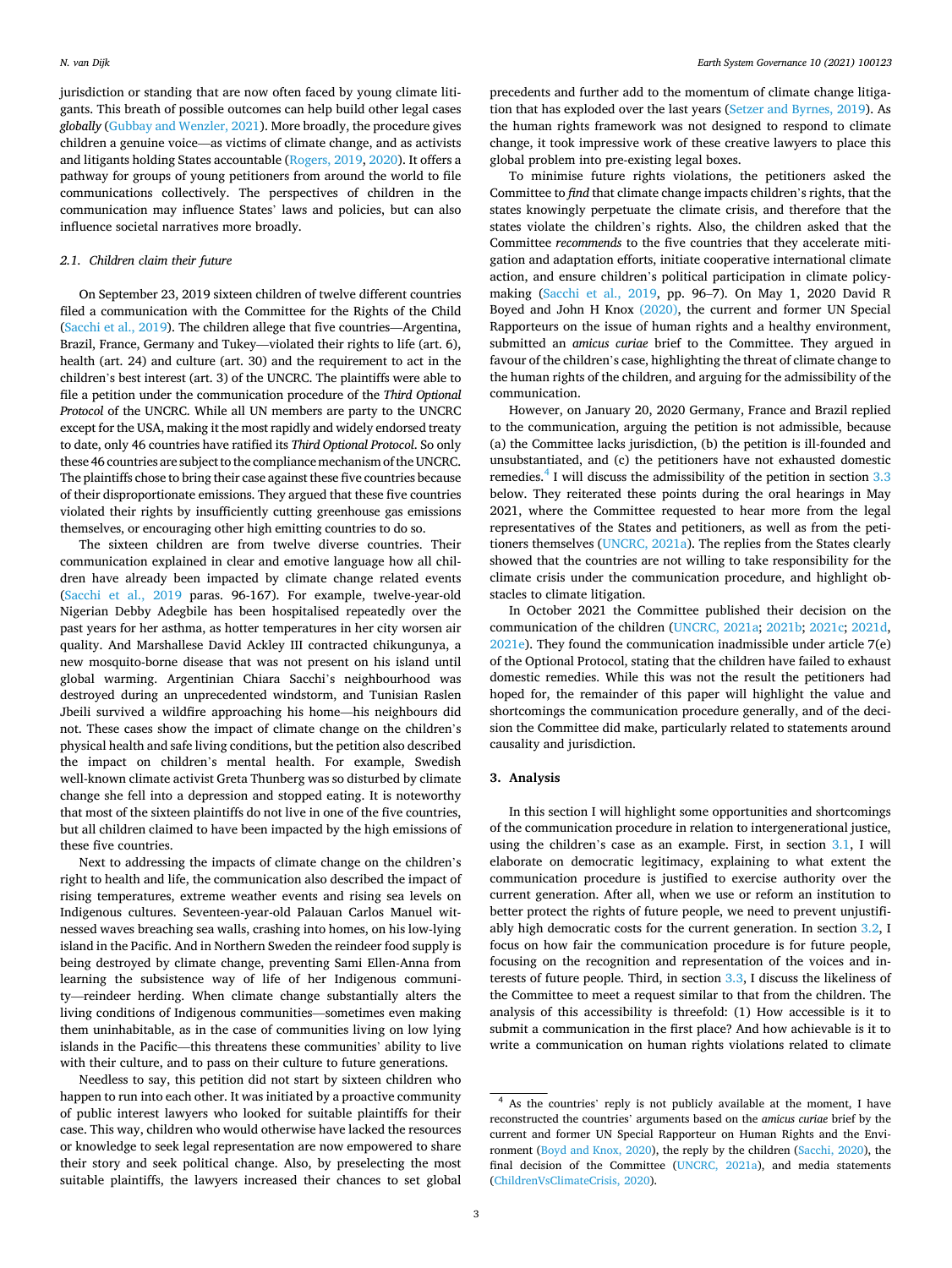<span id="page-3-0"></span>inaction, (2) that is found admissible by the Committee, and (3) where the Committee will conclude the recognition of rights violations? Fourth, in section [3.4](#page-6-0) I analyse the obstacles and opportunities for this communication procedure to impact policy-making, law-making or the wider public.

## *3.1. Democratic legitimacy*

Is a person, process or institution justified to exercise power over the current generation? This is an important question for intergenerational justice, as while often the interest of future people may align with the interests of all people currently alive, sometimes they may not. An example of an—intuitively—normatively illegitimate legal reform is a constitutional provision forbidding people over 50 to run in elections, or a decision to use all funding for healthcare for the elderly instead for primary school education. While these decisions may be beneficial for future people, they deprive the current generation of opportunities they have reason to value. Normative illegitimacy poses injustice towards the current generation, but when an institution is also *perceived* as illegitimate by the wider public, it may also jeopardise the institution's impact and (long-term) sustainability.

I follow the insight of [Bodansky \(2007\)](#page-7-0) that an institution can be more or less legitimate for many different reasons. First, so-called source-based legitimacy shows that a source can 'grant' legitimacy to a person, process or institution. Historically the believed support of a Deity granted legitimacy, but nowadays this often happens through consent of the *demos*. Consent can be direct and explicit, for example when citizens vote in a national referendum, or more implicit or indirect, for example when elected representatives sign an international treaty. And this more indirect and implicit consent is clearly present in the communication procedure. For example, the five countries voluntarily became party to the UNCRC and its *Optional Protocol*. This means that elected representatives of all countries have explicitly consented to recognise the powers of the Committee, pledged to protect the rights outlined in the Convention, and promised to allow citizens to write communications to the Committee. All countries have the option to denounce the UNCRC and its *Optional Protocol*  at any time, and have to date chosen not to do so. Also, historically, the Committee is a well-respected and independent expert committee, and the UNCRC is the most rapidly and widely ratified human rights treaty in history, showing wide support. But most importantly, as the Committees have merely non-binding powers, they cannot override democratically made decisions at the national level. This means that the source-based legitimacy of any policies—including potential policy changes inspired by the recommendations of the Committees—still lies at a national governmental level of each country.

Second, fair procedures can ground legitimacy [\(Bodansky, 2007\)](#page-7-0). Here, procedures that are for example more inclusive, transparent, impartial, participatory, evidence-based and non-discriminatory are more legitimate. And many of these characteristics are present in the communication procedure. For example, it allows individuals from marginalised communities and children to file petitions, which gives a wide variety of individuals a formal voice in influencing policy-making who otherwise may not have had one, for example because they are below the voting age or undocumented. Next to this, there are some characteristics inherent to the procedure that make it fairer for individuals seeking to use it. For example, the Committee consist of a wide variety of independent members from different nationalities, genders, and backgrounds, showing impartiality of the decision-making process. The Committee does not merely consider the petition itself but also replies by the countries and a second reply by the petitioners, as well as allowing for *amicus curiae* briefs from other stakeholders, allowing many affected groups (and those speaking on their behalf) to influence the final decision.

However, there are also many ways in which the communication procedure could be improved to be more procedurally legitimate, and these shortcomings influence both the current generation and future people alike. For example, there is a page limit to all written documents,

which does not allow for plaintiffs to do justice to their case on paper, and also the final recommendations of the Committee are often brief. This brevity is a limitation for activists, legal scholars, lawyers, policymakers and others who wish to use the evidence, arguments or analysis in these official documents for future cases. Second, most written documents are not public until the Committee has made its recommendations, limiting those willing to engage with the case to create awareness or learn from it. Third, we can question how independent and expertise-driven the Committee members are. There is no robust selection procedure or even minimum requirement for members of the Committee, which makes it likely that at least some members are not experts in for example international or human rights law. And as the Committee covers such a wide variety of cases, we cannot expect that these members are experts on all (or even some) topics—they may for example not understand climate science, or how climate change drastically impacts future people. Unsurprisingly, the Committee often does not have the expert or situated knowledge to make clear and precise recommendations that have practical value. Linked to this, fourth, the human rights committees have been criticised for years for not having adequate resources to handle such a high case load ([Limon, 2018](#page-8-0); O'[Flaherty, 2010;](#page-8-0) [UN Secretariat, 2006\)](#page-8-0). There is a major backlog of petitions—active cases almost doubled between 2011 and 2016—which delays justice for the petitioners ([Limon, 2018\)](#page-8-0). Because of this, it can take a very long time to receive a response from the Committee. On average it takes three and a half years for committees to reach their final views, but in case of complicated communications it has taken up to seven years ([Limon, 2018](#page-8-0)).

Last, there are more overarching shortcomings of the human rights treaty body system that also negatively impact the fairness of the communication procedure. For example, as I will elaborate in the sections below, States often do not engage with the human rights treaty system, or only do so in a superficial way, either due to lack of capacity or political will. Also, the wider public (outside of specialist circles) is often unaware of the communication procedure, and if they are aware, they perceive it as an ineffective and inaccessible procedure [\(Limon,](#page-8-0)  [2018\)](#page-8-0). This low level of engagement and belief in the treaty body system as a whole, as well as the communication procedure specifically, both by individuals and States, inherently makes it a less accessible and inclusive pathway for change. In other words, reforming the communication procedure to ameliorate these shortcomings, e.g. by increasing transparency or recourses, will not only impact the effectiveness of the procedure, but also the fairness towards the current generation.

A third way to improve the legitimacy of a person, process or institution is through its outcomes: whether an institution is seen as doing a good job such as producing economic growth or promoting social justice ([Bodansky, 2007](#page-7-0)). For example, the European Union is criticised for having a democratic deficit partly due to its high reliance on expert committees and minimal transparency. However, the basis of the EU's legitimacy lies in its success in promoting peace and prosperity in Europe—not in the level of its transparent and inclusive procedures, but the outcomes. I will discuss outcome-based legitimacy, and specifically how the communication procedure can promote substantive intergenerational justice, further in section [3.4.](#page-6-0)

## *3.2. Recognition and representation of future people*

In the previous section I focused on how fair the procedure is to the *current* generation. In this section I will switch my focus to *future* people—both young people growing up and future generations. I will focus on the outcomes of the communication procedure in section [3.4,](#page-6-0) discussing substantive intergenerational justice, and here merely focus on two other forms of procedural justice that are closely linked to this: recognition and representation [\(Fraser, 1997,](#page-8-0) [2001](#page-8-0); [Young, 1990](#page-9-0)). Recognising future people calls for refraining from devaluing or oppressing their perspective and opportunities, and representation for allowing future people to participate in the decision-making that affects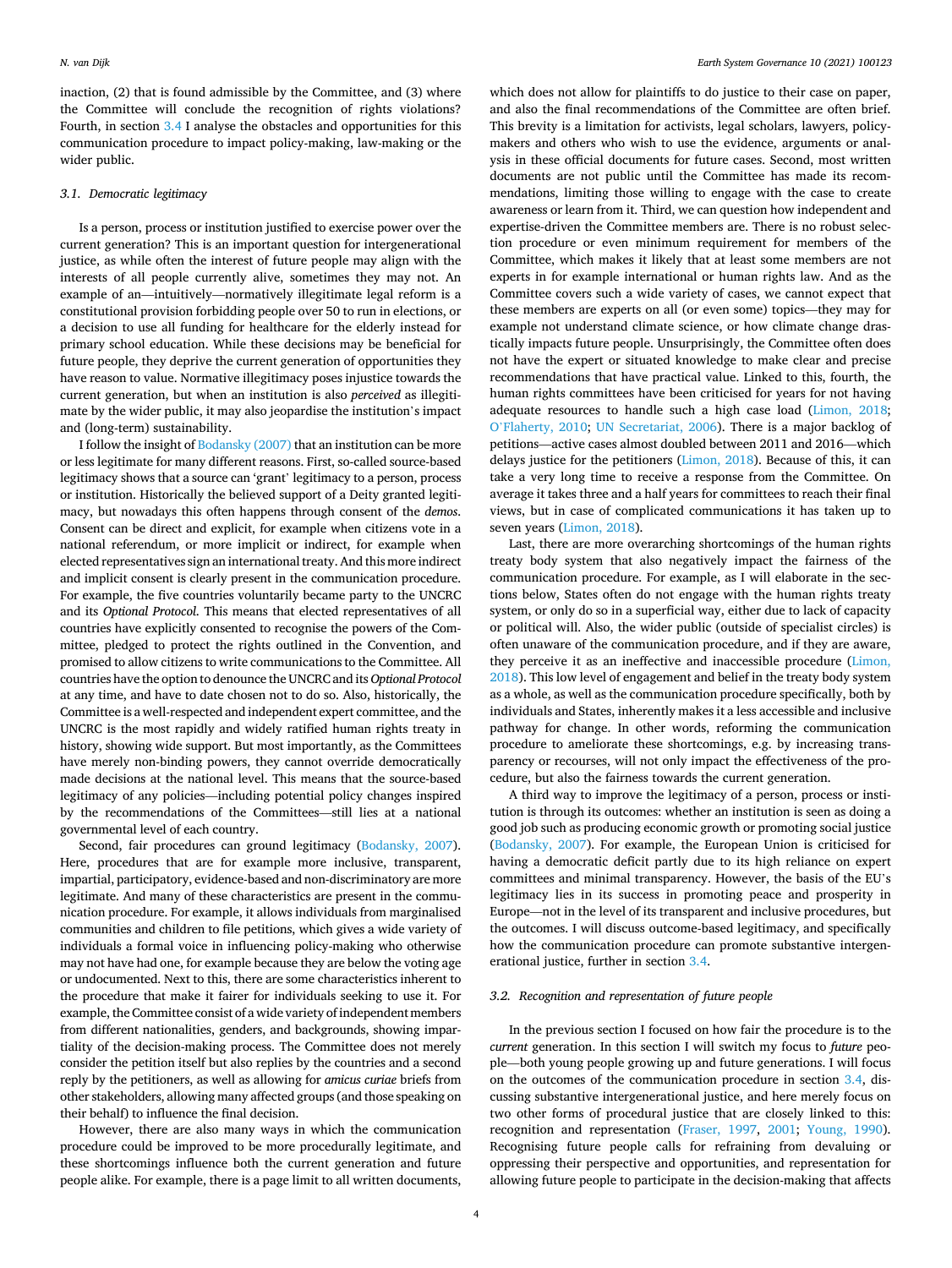<span id="page-4-0"></span>their lives—either through direct participation, or via proxy representation. In this section I will touch on how the communication procedure impacts the recognition of future people, but mostly zoom in on the extent to which future people are represented—that is, are their voices and interest included in the decision-making procedure, and if so, are they included in a non-discriminatory way? In other words, does it include the voices or interests of *all* future people, or unjustifiably prioritise some people or interests over others?

A first noteworthy feature of the communication procedure is that children can initiate filing a petition, thereby giving them a voice. This is very special, as in the fast majority of decision-making or consultative processes children either do not have a voice—they cannot vote, they cannot become politicians—or their input is not very impactful. However, in recent years the youth climate movement has created narratives where children are not only the primary victims of climate change, but also a group of actors holding polluters responsible ([Rogers, 2020, 2019](#page-8-0), p. 61ff). While the FridaysForFuture school strike movement started on the streets, the stories of children are increasingly amplified in the legal sphere, and the communication procedure offers an (international) pathway to do so.

The communication also gives a voice to Indigenous children. These children do not only speak to how climate change impacts them at the moment, but also about how climate change threatens their cultural practices, traditions, and connection with their Country going into the future. Most Indigenous Peoples do not have a (Western) linear conception of time, where the past is in the past, the future is still to come, and the present is where we are now. Instead, they conceptualise time as a loop, circle or spiral where the past and future are integral to the present ([Winter, 2017,](#page-9-0) p. 35). This means that, conceptually, protecting Indigenous practices and culture for people who are not yet alive is just as important as protecting it for the current generation—the future is no less than the present or past. In other words, these Indigenous children could be considered proxy-representatives for yet unborn Indigenous people.

On top of this, blurring conceptual binaries—between current and future generations, but also between human and non-human nature, or between one and another jurisdiction—may be essential to fully understand the amorphous complexity of climate change [\(Earth System](#page-8-0)  [Governance Project, 2018;](#page-8-0) Kotzé, 2019). 'Law's taxonomical and linear tendencies, if anything, tend to exacerbate law's inadequate systemic grasp of the challenges' ([Grear, 2014](#page-8-0), p. 105). An example of how human rights can contribute to the blurring of such binaries is succinctly phrased by the UN High Commissioner for Human Rights Michelle Bachelet. When announcing the recognition of the right to a clean, healthy and sustainable environment, she states: 'We must build on this momentum to move beyond the false separation of environmental action and protection of human rights. It is all too clear that neither goal can be achieved without the other' ([OHCHR, 2021\)](#page-8-0). Therefore, offering a platform for stories that counter these dichotomies and creating legal precedents that acknowledge for example the validity of a non-linear conception of time is extremely valuable.

Next to the plaintiffs speaking for themselves—and, as could be argued, also as proxy-representatives for future generations who are similar to them—they are aided by their legal team to voice their stories and present their evidence in the strongest way possible. And on top of this, other people can write *amicus curiae* briefs to strengthen the petitioner's points. For example, the current and previous UN Special Rapporteurs for Human Rights and the Environment, David Boyd and John Knox [\(2020\),](#page-7-0) filed an expert statement for the communication in which they confirm why they believe the Committee should find the communication admissible. This raises an interesting question about what capacities or characteristics are needed to be a proxy-representative of future generations ([Campos, 2020;](#page-8-0) [Rose, 2018\)](#page-8-0).

As lawyers and other representatives are often from well-off countries in the global North, and from the dominant culture in their country, while most petitioners are not, we can expect the representatives to have a bias that may hinder them from adequately representing the actual needs of future people.<sup>5</sup> And as earth system law scholars and others point out, the representation of non-human nature is potentially even more tricky ([Burgers, 2020a; Tanasescu, 2014](#page-8-0)). And while children can hold their proxy accountable, future generations and non-human nature cannot, which makes the question of representation even more complex ([Jensen, 2015;](#page-8-0) [Rehfeld, 2011;](#page-8-0) [Saward, 2009](#page-8-0)). While this mismatch in power between the plaintiffs and their proxy-representatives should be treated with caution, it also offers opportunities. Since the needs of children and future generations are phrased in a general way, and refer to very fundamental and clear rights in this communication—take action to ensure that the rights to life, health and culture of children is protected from the impacts of climate change—representatives can use their position of power in favour of the children's cause.

Next to allowing future people to have a voice—themselves or through someone else representing their interests—and having procedures in place that are designed to take their interests into account, it is also essential for the fairness of a procedure that it be nondiscriminatory. At a first glance, it may seem like the communication procedure is inherently non-discriminatory because of the treaties' explicit commitment to grant *all* human beings *equal* rights. The children's communication also emphasises that if countries do not take urgent and serious climate action, 'the devastating effects of climate change will nullify the ability of the Convention to protect the rights of any child, everywhere' ([Sacchi et al., 2019](#page-8-0), p. 6). However, unfortunately many future people are categorically excluded from harnessing the communication procedure. For example, people who are not yet born cannot file a complaint, and one cannot file a complaint on behalf of them, so the temporal discrimination of the representation of future generations is still present in the procedure. A reform proposal that aims to ameliorate this would include giving standing to proxy-representatives of yet unborn people to voice expected or unavoidable rights violations of future generations. However, extending rights to future generations comes with many both practical and theoretical problems, so further research is needed whether this would truly be a beneficial reform proposal for the communication procedure ([Claassen, 2016](#page-8-0); [FitzPatrick, 2007; Lewis, 2018;](#page-8-0) [Unruh, 2016](#page-9-0)).

Also, no claim can be brought against countries who are not State party to the Convention or its *Optional Protocol*, which excludes many young people from harnessing the communication procedure, and perpetuates an asymmetric power imbalances that strongly favours the sovereignty of the State. Additionally, no claim can be made by people outside of the jurisdiction of State parties. However, legal precedents that acknowledge a global jurisdiction in cases of harms related to excessive emissions of a State could overcome these hurdles, to which I will speak in section [3.3.2](#page-5-0).

## *3.3. Accessibility*

Following the definition of [Gilabert and Lawford-Smith \(2012\)](#page-8-0), and tailoring it to the context of the communication procedure, I wonder how feasible and accessible it is for children to file a communication with the Committee when seeking intergenerational justice in the contect of climate change. This makes the question three-fold: (1) how easy is it to lodge the communication in the first place; (2) what were the obstacles to writing a communication that the Committee will likely find admissible; and, if the Committee had found the communication admissible, (3) what are the obstacles and opportunities for the Committee to make recommendations that would promote intergenerational justice? I will answer these questions related to the procedures of the communication procedure in this section, and discuss the potential impact of 'positive' recommendations by the Committee in the next section.

<sup>5</sup> I want to thank one of the anonymous reviewers for pointing out this shortcoming in the earlier draft of this paper.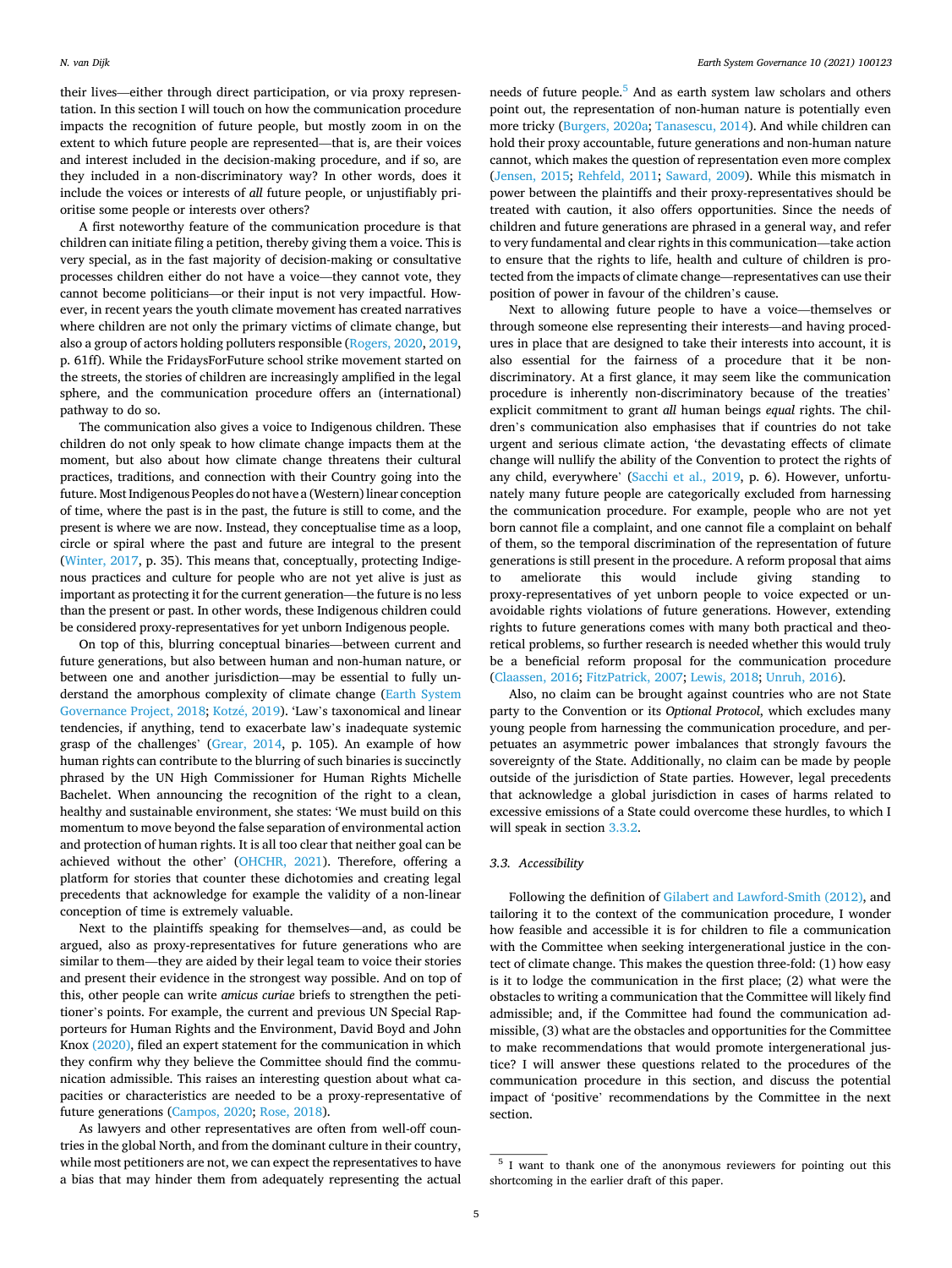<span id="page-5-0"></span>*3.3.1. Making a claim in the first place: how accessible is this?* 

As the communication procedure is not well-known, people seeking justice will likely not know that this pathway exists, and therefore not use it [\(Limon, 2018,](#page-8-0) p. 24ff). In the case of the petitions by the children, it took a group of proactive lawyers to bring together a group of plaintiffs, gather information through research and contacting experts, find evidence of the harms that were done, write a promising communication, and manage other correspondence with the Committee. While not categorically excluded from using the procedure, for many people the procedure is inaccessible because of e.g. the costs, time commitment, knowledge requirement, or legal skills involved, and this disproportionally affects historically oppressed populations and young people.

While still costly, this procedure does have a major benefit compared to traditional legal pathways. In tort law plaintiffs often run the risk of having to pay for all the legal costs of the other party, such as for example in *Australian Conservation Foundation v Minister* (2017). Under the communication procedure the Committee cannot order this, making this pathway slightly less risky in terms of costs associated.

## *3.3.2. Admissibility*

Once a communication is filed successfully, we need to ask: what are the obstacles to write a communication that the Committee will likely find admissible? As 21 per cent of all communications are found inadmissible, it is important that those writing a communication receive help from lawyers or NGOs ([Limon, 2018,](#page-8-0) p. 25).

Article 7 of the *Optional Protocol* lays out when communications are admissible. Most of the conditions are clearly met by the children's communication: the communication is not anonymous (art. 7(a)), the communication is in writing (art. 7(b)), all countries have ratified the UNCRC and its *Optional Protocol* (art. 1(3) and 7(c)), the same matter has not already been examined by the Committee in the past (art. 7(d)), the communication is timely (art. 7(g)), the communication is in the children's best interest (art. 3(2)), and the children have consented to lodge the communication (art. 5(2)). In their reply to the children's communication, Germany, France and Brazil argued that the Committee should find the communication inadmissible for three reasons.

First, the State parties argued the petition was unsubstantiated and unfounded. As the children argued against this convincingly, and the Committee's response also refuted the States' argumentation, I will not focus on this here. Second, according to France and Germany, the Committee lacks jurisdiction. While some of the sixteen children live in one of the five countries, the majority does not—they live in countries with lower emissions, and/or countries that have not ratified the UNCRC or its *Optional Protocol*. However, article 2(1) of the UNCRC and article 5 (1) of the *Optional Protocol* do not mention the word 'territory' but refer to 'jurisdiction'.<sup>6</sup> And as mentioned by the Committee (UNCRC, 2013 para. 39), the UNCRC 'does not limit a State's jurisdiction to "territory".' States have obligations when their domestic acts are causally responsible for an extraterritorial harm that could 'in a direct and foreseeable manner' impact people's rights, and this responsibility remains intact also in the case of a shared contribution to a harm.<sup>7</sup>

To substantiate their claim, the plaintiffs had to show the causal link between the behaviour of the countries, climate change impacts, and the harms done to the plaintiffs ([Gubbay and Wenzler, 2021](#page-8-0), p. 360ff). While showing causation between State's behaviour and plaintiff's harms is generally uncomplicated in human rights cases, with climate change cases it is not. There are three causal relationships that the plaintiffs had to address ([Cordes-Holland, 2008\)](#page-8-0). First, anthropogenic greenhouse emissions must be responsible for climate change. This has been shown extensively by climate science ([IPCC et al., 2018\)](#page-8-0), so should not be an obstacle. Second, the causes of the rights violations of the children, such as extreme weather events or temperature change, must be a result of anthropogenic climate change, and not a mere natural occurrence. While attribution science—the science linking specific changes in the earth's climate to emissions—is evolving rapidly, it is not conclusive. For the Committee to find this causal link sufficiently substantiated, it needs to accept minor scientific uncertainty with regard to some of the causes of the children's (future) rights violations, for example based on the precautionary principle ([UNFCCC, 1992](#page-9-0) art. 3(3)). However, the causes of the children's alleged rights violations are likely linked to climate change, and without drastic mitigation further emissions will unavoidably—directly and foreseeably—impact future people's rights [\(IPCC et al., 2018](#page-8-0)). Third, the harms to the children must be the result of the behaviour or omissions of the States. As all five countries are high emitters, their emissions are causally responsible for the climate change impacts that harmed the children—albeit it be a small proportion of the cause. In short, while arguing for jurisdiction is an obstacle of the children, there was ample room for the Committee to adopt an understanding of jurisdiction that aligns with climate change's global and uncertain nature. And in their decision the Committee indeed did so ([UNCRC, 2021a, 2021b, 2021c, 2021d, 2021e](#page-8-0)). It acknowledged the climate science and states that harms originating from climate change were reasonably foreseeably for State parties. It considered State parties to have effective control over their emissions, and found that 'the collective nature of the causation of climate change does not absolve the State party of its individual responsibility that may derive from the harm that the emissions originating within its territory may cause to children, whatever their location'. In short, the decision set a global precedent acknowledging the global character of climate change, and correspondingly the need to understand jurisdiction in a more global way as well.

Third, the responding countries argue that the petitioners have not exhausted all domestic remedies. And this is true—they have not. However, article 7(3) of the *Optional Protocol* mentions this does not impact the admissibility of the communication if 'the application of the [domestic] remedies is unreasonably prologued or unlikely to bring effective relief'. The children argue that filing separate domestic lawsuits would be futile, as indeed, it would be very costly and would cause unreasonable delay [\(Sacchi et al., 2019,](#page-8-0) p. 91ff). Also, independent domestic lawsuits would not provide the type of far-reaching international relief that is needed to combat climate change. However, since the petitioners did not clarify well enough why they believe the available remedies would not lead to effective relief or would lead to an unreasonably long timeframe, the Committee concluded that the communication is inadmissible as authors have failed to exhaust domestic remedies.

#### *3.3.3. A 'positive' response from the Committee*

Even though the Committee did not find the communication admissible, and therefore will not analyse the communication based on its merits, it is still valuable to theorise on what the limitations and opportunities are for a Committee to formulate a response that is everything—or at least party—what the children 'had hoped for'. As this paper aims at intergenerational justice, the outcome that I consider desirable includes that the Committee (1) acknowledges that all or some of the children's rights are violated; (2) recommends on how States should remedy the rights violation, e.g. through climate mitigation,

<sup>6</sup> Article 2(1) of the Convention states that 'States Parties shall respect and ensure the rights set forth in the present Convention to each child within their jurisdiction without discrimination'. 7 Different human rights committees have defined extraterritorial obligations

differently. The Human Rights Committee [\(2019](#page-8-0), para. 63) states that the activities of a State must impact people's rights in 'a direct and reasonably foreseeable manner'. The Inter-American Court of Human Rights ([2017,](#page-8-0) para. 101) states that 'a person is under the jurisdiction of the State of origin if there is a causal relationship between the event that occurred in its territory and the violation of the human rights of persons outside its territory'. The African Commission on Human and People's Rights [\(2015,](#page-7-0) para. 14) states that States' actions must 'reasonably be foreseen to result in an unlawful deprivation of life'. And the European Court of Human Rights ([2009,](#page-7-0) para. 25) talks about a 'direct and immediate cause'.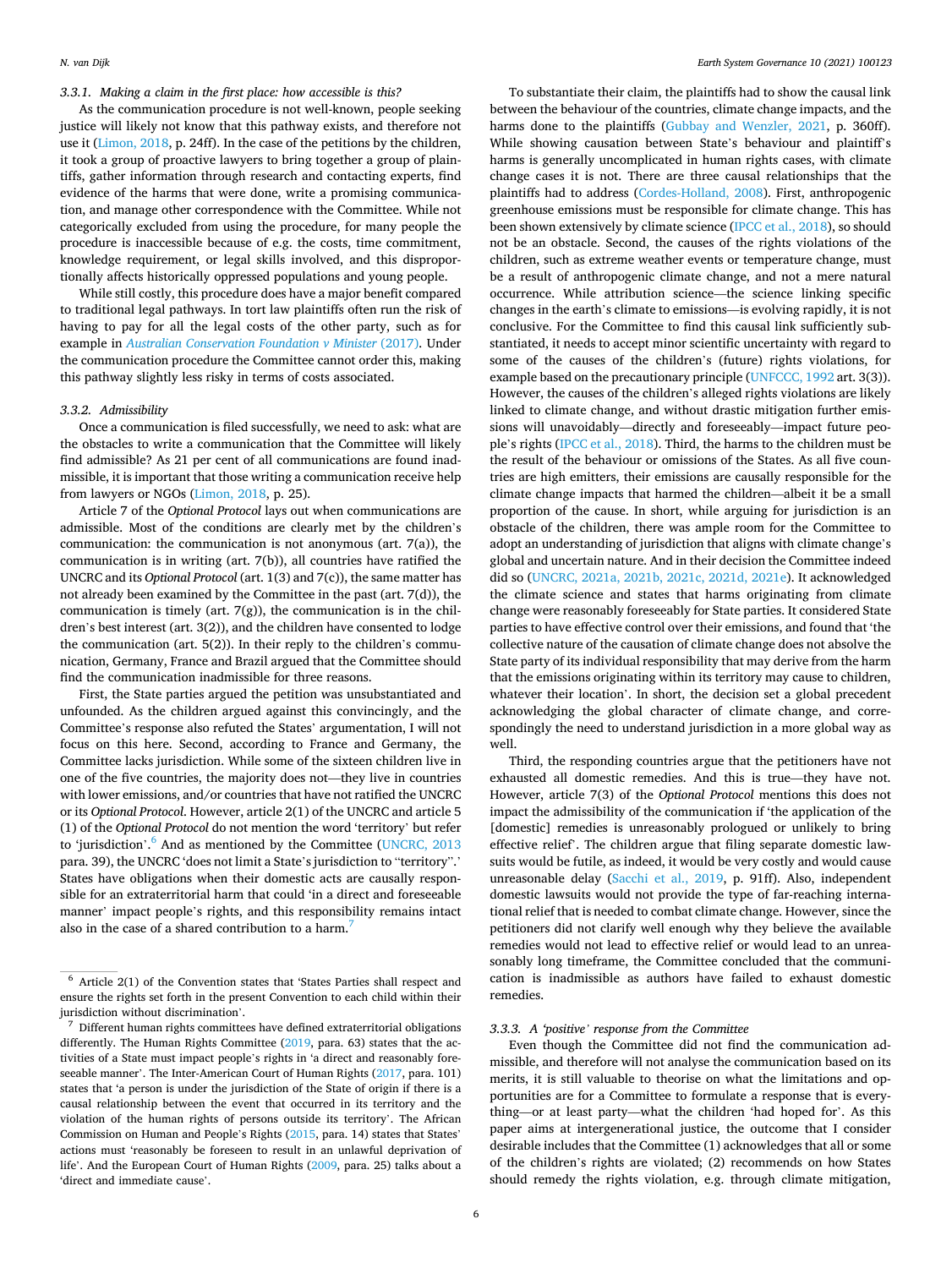<span id="page-6-0"></span>adaptation or compensation, and increased international cooperation; and (3) recommends increasing options for children or proxyrepresentation of future generations to participate in climate lawmaking.

In September 2019 five human rights committees, including the Committee for the Rights of the Child, issued a joint statement on human rights and climate change [\(OHCHR, 2019](#page-8-0)). In this statement they argue that 'climate change poses significant risks to the enjoyment of the human rights … among others, the right to life, …the right to health … and cultural rights'. Children are especially 'at heightened risk of harm to their health, due to the immaturity of their body systems.' They also acknowledge that human rights mechanisms are important to prevent climate inaction, that States should 'dedicate the maximum available resources' to mitigation measures, and that States 'must guarantee [children and other persons the] human right to participate in climate policy-making.' Also, States must prevent discrimination in their mitigation and adaptation efforts. The committees assure that, in their future work, they will keep a close watch on the influence of climate change on human rights, and 'provide guidance to States on how they can meet their obligations'. In other words, the Committee has already generally acknowledged that climate change impacts human rights of people, and that they are willing to offer recommendations on how States should prevent further rights violations and give young people a voice in climate law-making. In October 2021 this was further strengthened by the Human Rights Council's [\(2021a\)](#page-9-0) recognition of the right to a safe, clean, healthy and sustainable environment, and the establishment of a Special Rapporteur on the promotion and protection of human rights in the context of climate change ([UNHRC, 2021b](#page-9-0)).

These recent developments give hope for that the Committee's decisions to communications like those of the children—if found admissible—could have included at least a partial finding of a human rights violation, and a (non-specific) recommendation on how to remedy this. However, generally stating 'that States should take climate action' is far less politically controversial than publicly acknowledging that a specific State violated the rights of its citizens, and publicly recommending to specific countries how they should change their behaviour. In recent years, many Court decisions recommending States to accelerate climate action have been criticised for blurring the lines between the political and judicial power.<sup>8</sup> How much governmental regulation is appropriate to protect citizens from climate change impacts is a political question, not a legal one, it is argued. However, when fundamental rights are at stake, human rights law is designed to speak up [\(Burgers, 2020b](#page-8-0)).

Concluding, the accessibility of the communication procedure has some serious practical and legal limitations. And the final outcome of the procedure is subject to some serious theoretical obstacles, including those related to jurisdiction, causality, separation of powers, and proportionate harm. However, as the Committee has already expressed that it takes the impact of climate change on children's rights very seriously, it is imaginable that their recommendations could have include an acknowledgement of rights violations and corresponding advice to change policy.

#### *3.4. Impact*

In this last part of my analysis, I will focus on the potential impact of the communication procedure—I will switch my focus from analysing procedural justice to substantive justice. I will start with analysing the potential impact of strong words from the Committee—in their decision on the admissibility of the children's communication, but also in a potential future communication where a rights violation is found—and

then broaden my scope to analysing the influence of the process as a whole on climate politics, future litigation and the wider public.

First, if the Committee would have made final recommendations about this petition, they would have merely been advisory. States do not have an obligation to implement them, and though they do have an obligation to respond to the recommendations and justify why they choose to (not) implement them, there is no compliance mechanism enforcing this. Overall, States' implementation of recommendations of the Committees appears very poor. In their latest report, the Human Rights Committee states that only 22% of the responses it received from States showed evidence that the States were implementing their recommendations to a 'satisfactory' level, and 32% 'partly satisfactory' (Limon,  $2018$ ).<sup>9</sup> One might wonder: if a high emitting country has not changed its behaviour after the joint statement of committees, the commitments it made under the Paris Agreement, numerous IPCC reports and massive bottom-up activism addressing their inadequate climate policies—can we really expect another non-binding recommendation to have an impact?

On top of the poor implementation rate, States often do not justify why they choose to not remedy the rights violations. While there is a high response rate of States to the recommendations of the committees—86% according to the analysis of [Limon \(2018\)](#page-8-0)—the quality of the responses by States to the committees varies considerably. In an analysis of 100 communications, researchers showed that in nearly half of the cases States either rejected the allegations without offering any substantive justification, or failed to address the allegation at all ([Limon, 2018](#page-8-0)). This lack in even justifying why a State does not change its policies after being called out on a human rights violation shows that the communication procedure leaves the current power imbalance intact. The power to initiate climate action for example remains with national level governments—who are influenced by many causes of harmful short-termism [\(MacKenzie, 2016](#page-8-0))—and a Committee calling out a human rights violation will not be the silver bullet to change this. However, a positive recommendation from the Committee could contribute to a tipping point. It may not drive the change, but will help with building momentum in climate litigation cases that hold State governments accountable.

What is also promising about the communication procedure is that it directly helps lawyers, activists, legal scholars and others *globally* with their own future climate litigation. The procedure creates official documents with evidence and arguments supporting climate change related rights violations, which is available for *all* future communication procedures and other litigation. Especially in States with national human rights frameworks, a decision by a Committee about causality and jurisdiction—such as in this communication—can be used by litigants in national and international tribunals globally.

Next to the legal and political influence the communication procedure might have, the media coverage of these communications—where children from all over the world are portrayed as victims of climate change as well as litigants and activists keeping adults accountable [\(Rogers, 2020](#page-8-0))—can change the hearts and minds of the wider public. Also, a strong statement by the Committees can be used as an advocacy tool to lobby for the protection of young people worldwide.

Last, it is essential to acknowledge that even without ambitious recommendations of the Committees—or even if the petitions are not found admissible in the first place—the communication already has an influence on policy-makers and the wider public, simply by being lodged in the first place. Communications are often accompanied by media campaigns, and every step of the communication—lodging it, States replying, plaintiffs replying, Committees recommending, States

<sup>8</sup> See for example the many articles by politicians, academics and the general public as a response to the *Urgenda* case in the Netherlands [\(Bergkamp, 2015;](#page-7-0) [Boer, 2016](#page-7-0); [de Graaf and Jans, 2015](#page-8-0)), or the appeal by the [Minister for the](#page-8-0)  [Environment \(2021\)](#page-8-0) in the *Sharma* case in Australia.

 $^9\,$  This analysis is based on the Human Rights Committee's analysis of State's reports, and not an independent assessment of the actual implementation itself, and therefore an imprecise analysis. Also, implementation may take time, and therefore could still be done in the future.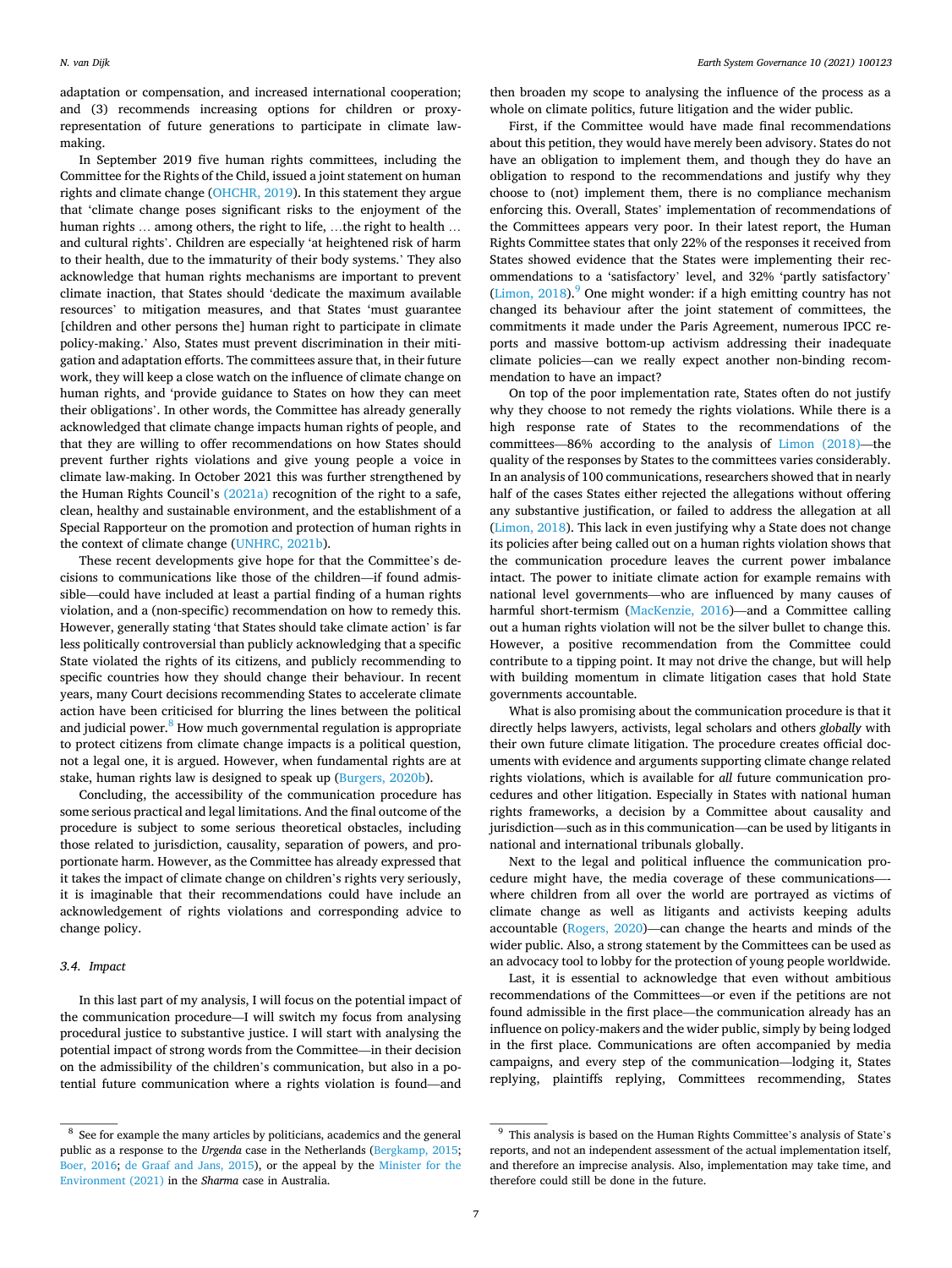<span id="page-7-0"></span>responding—can serve as a hook for pro-active NGOs, activists, scholars and others to spread the message. Also, governments are forced to let at least some of their employees spend time on understanding and responding to the communication. Though Germany, France and Turkey have each argued that the communication against them should be inadmissible, the governmental employees working on this may have created change within the government itself. For example, a few months before the children lodged their communication, eight Torres Strait Islanders—Indigenous Australians living on low lying islands—lodged a similar communication with the Human Rights Committee against Australia [\(Murphy, 2019](#page-8-0)). Next to emission reductions, another demand of them was that Australia would spend at least \$20 million on adaptation measures on the Torres Strait Islands to protect the inhabitants. A few months after the case was lodged, the Australian government committed to paying \$25 million to resilience and adaptation measures on the Islands. We cannot know whether this was a response to the communication or not, but either way one of the demands of the Torres Strait Islanders' communication was met before the Committee has spoken a word.

#### **4. Conclusion**

Throughout the paper I have mentioned limitations and opportunities of the communication procedure more generally, and specifically in relation to the children's communication. In this conclusion I will highlight some overarching trends related to the procedural and substantive intergenerational justice of the procedure.

The communication procedure offers a pathway for children's interest to be recognised and represented, and for children's voices to participate. This procedure is one of the few pathways accessible to children to take international legal action related to climate change. However, future generations cannot participate (as they are not yet born) and cannot be represented by proxies. And while there is room to explicitly consider the interests of future generations—for example in the Committee's decision, or in the proposed mandate of the newly established Special Rapporteur on the promotion and protection of human rights in the context of climate change—they are currently left out. On the one hand, one might argue that explicitly including the needs of future generations is not needed, as their needs overlap largely with those of children currently alive, and children are already suffering serious impacts from climate change now, making children the preferred plaintiffs. On the other hand, finding a way to grapple with human rights violations in the (long-term) future, especially where the needs of children might be different from those of future generations, might be needed for future cases.

When focusing on the potential substantive justice impact of the procedure, the analysis is grimmer. Even if the communication of the children was found admissible, and even if the decision of the Committee would have advised States to change their behaviour, the decision would likely not have had a large impact on States' behaviour directly. This paper showed the state-centrism of the procedure in two ways. First, there is an assymmetric power imbalance between (adults in) State governments and young people and future generations that is hard to overcome in international human rights law. For example, States are free to decide whether they ratify the Convention and its *Optional Protocol*, and can format the procedure in a way that allows them to e.g. offer less transparency or be subject to minimal compliance mechanisms to hold them accountable. Also, the strong upholding of the admissibility requirement of exhausting domestic remedies disproportionately favours States. However, the Committee's decision speaking to the jurisdiction of the States acknowledged the truly global scale of climate change, and is a small step towards minimising state-centrism in future climate change cases worldwide.

Second, the procedure cannot be used to bring grievances to nonstate actors directly, such as fossil fuels companies, which also perpetuates the State-centric bias of the international law system. However,

the Committee's decision found that States have effective control over the emissions within their territory (including that of non-state actors). So while the state-centrism is a weaknesses of the procedure from an intergenerational substantive justice perspective, and confirms the views of earth system law scholars about the shortcomings of the international legal system in general, we can still see small steps in the direction of fruitfully using human rights law for climate action.

Last, collaboration between different subspecialties of law—such as environmental law, human rights law and Indigenous law—can help lawyers keep an oversight on the interconnected planetary socioecological problems, and prevent problem shifting where the amelioration of one environmental problem could exacerbate another socio-ecological problem [\(Galaz et al., 2017;](#page-8-0) Kotzé et al., 2021). In short, human rights law has the potential to better deal with the uncertain, global and intergenerational character of climate change, and precedents doing so will build momentum for future climate litigation.

## **Funding**

This research was supported by a Tasmanian Graduate Research Scholarship.

#### **Credit author statement**

Nicky van Dijk: term, conceptualisation, writing-original draft, writing-review and editing, funding acquisition.

## **Declaration of competing interest**

The author declares that they have no known competing financial interests or personal relationships that could have appeared to influence the work reported in this paper.

## **Acknowledgements**

We wish to thank Anja Hilkemeijer, Peter Lawrence, Ben Richardson, Alice Bleby, the two anonymous reviewers, and the editors of this special issue for their valuable thoughts and guidance on the early drafts of this paper.

#### **References**

- Abate, R.S., 2019. Climate change and future generations. In: Climate Change and the Voiceless: Protecting Future Generations, Wildlife, and Natural Resources. Cambridge University Press. <https://doi.org/10.1017/9781108647076>.
- [Andreou v. Turkey, 2009. European Court of Human Rights. 45653/99 \(27 October](http://refhub.elsevier.com/S2589-8116(21)00027-6/sref2)  [2009\)](http://refhub.elsevier.com/S2589-8116(21)00027-6/sref2).
- [ACHPR, 2015. General Comment No. 3 on the African Charter on Human and Peoples](http://refhub.elsevier.com/S2589-8116(21)00027-6/sref3)' [Rights: the Right to Life \(article 4\)](http://refhub.elsevier.com/S2589-8116(21)00027-6/sref3).
- Armstrong, J.H., Kamieniecki, S., 2017. Strategic adaptive governance and climate change: policymaking during extreme political upheaval. Sustainability 9, 1244. [https://doi.org/10.3390/su9071244.](https://doi.org/10.3390/su9071244)
- [Australian Conservation Foundation Incorporated v Minister for the Environment and](http://refhub.elsevier.com/S2589-8116(21)00027-6/sref5) [Energy, 2017. Federal court of Australia. FCAFC 134 \(2\).](http://refhub.elsevier.com/S2589-8116(21)00027-6/sref5)
- Bell, D., 2011. Does anthropogenic climate change violate human rights? Crit. Rev. Int. Soc. Polit. Philos. 14, 99-124. https://doi.org/10.1080/13698230.2011.5297
- [Bergkamp, L., 2015. Het Haagse Klimaatvonnis: Rechterlijke Onbevoegdheid En de](http://refhub.elsevier.com/S2589-8116(21)00027-6/sref7)  [Negatie van Het Causaliteitsvereiste. Nederl. Juristenbl. 1676, 2278](http://refhub.elsevier.com/S2589-8116(21)00027-6/sref7)–2288.
- Biermann, F., 2007. 'Earth system governance' as a crosscutting theme of global change research. Global Environ. Change 17, 326–337. [https://doi.org/10.1016/j.](https://doi.org/10.1016/j.gloenvcha.2006.11.010) [gloenvcha.2006.11.010.](https://doi.org/10.1016/j.gloenvcha.2006.11.010)
- [Bodansky, D., 2007. Legitimacy. In: The Oxford Handbook of International](http://refhub.elsevier.com/S2589-8116(21)00027-6/sref9) [Environmental Law. Oxford University Press, Oxford, pp. 704](http://refhub.elsevier.com/S2589-8116(21)00027-6/sref9)–726.
- [Boer, N. de, 2016. Trias Politica Niet Opofferen voor Ambitieuze Klimaatpolitiek. Social.](http://refhub.elsevier.com/S2589-8116(21)00027-6/sref10)  [Democracy 73, 40](http://refhub.elsevier.com/S2589-8116(21)00027-6/sref10)–48.
- [Boyd, D.R., 2005. The Rights of Nature: A Legal Revolution that Could Save the World.](http://refhub.elsevier.com/S2589-8116(21)00027-6/sref11)  [ECW Press.](http://refhub.elsevier.com/S2589-8116(21)00027-6/sref11)
- [Boyd, D.R., Knox, J.H., 2020. Amici Curiae Brief on Special Rapporteurs on Human](http://refhub.elsevier.com/S2589-8116(21)00027-6/sref12) [Rights and the Environment in Support of Admissibility. United Nations Special](http://refhub.elsevier.com/S2589-8116(21)00027-6/sref12) [Rapporteur on Human Rights and the Environment.](http://refhub.elsevier.com/S2589-8116(21)00027-6/sref12)
- [Brown Weiss, E., 2020. Establishing Norms in a Kaleidoscopic World. Brill Nijhoff.](http://refhub.elsevier.com/S2589-8116(21)00027-6/sref13) Brunnée, J., 2019. The rule of international (environmental) law and complex problems.
- In: Krieger, H., Nolte, G., Zimmermann, A. (Eds.), The International Rule of Law: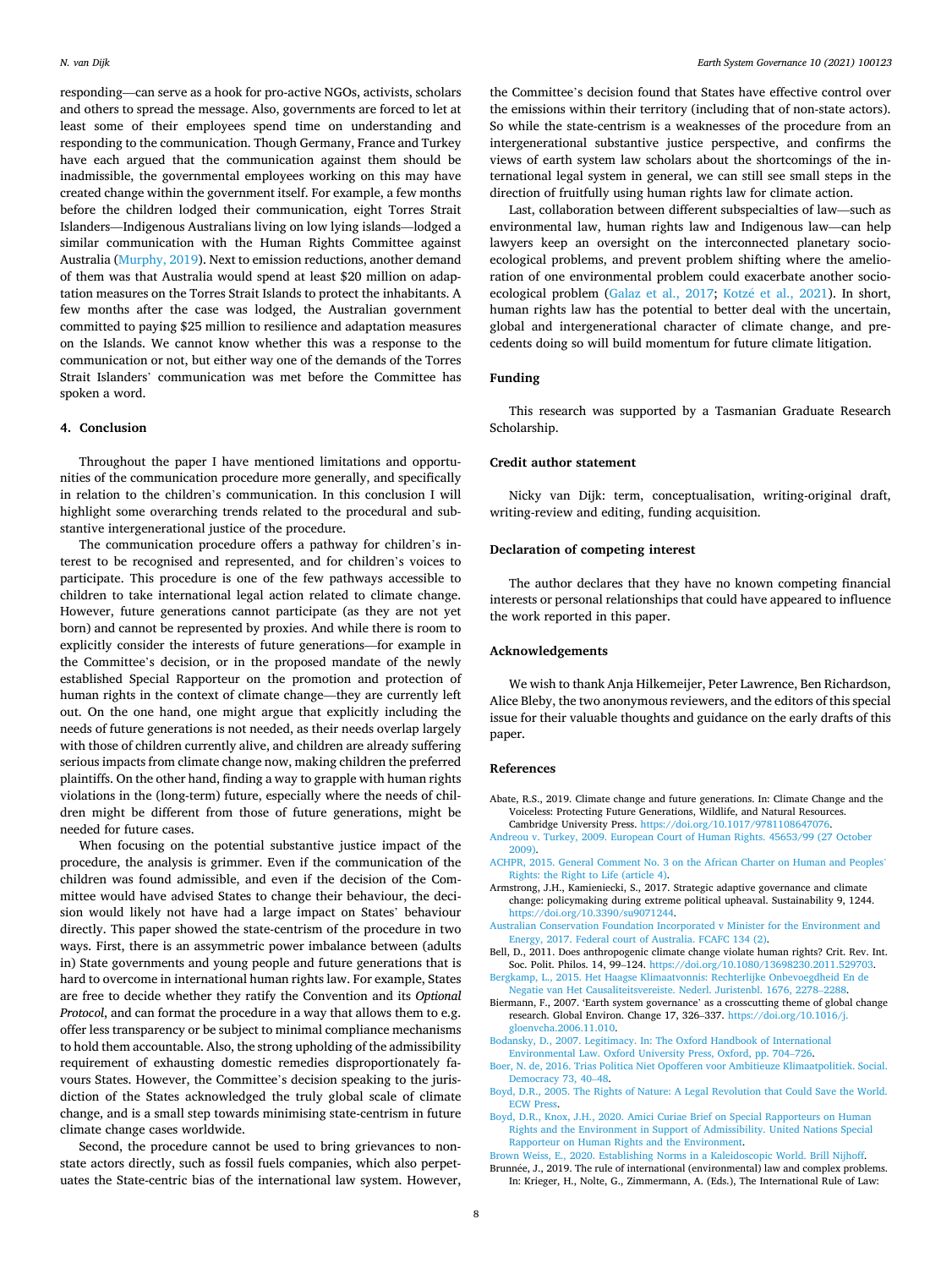#### <span id="page-8-0"></span>*N. van Dijk*

Rise or Decline? Oxford University Press, pp. 211–231. [https://doi.org/10.1093/](https://doi.org/10.1093/oso/9780198843603.003.0014) [oso/9780198843603.003.0014.](https://doi.org/10.1093/oso/9780198843603.003.0014)

[Brunner, R., Lynch, A., 2013. Adaptive Governance and Climate Change. Springer.](http://refhub.elsevier.com/S2589-8116(21)00027-6/sref15)

- Burgers, L., 2020a. Justitia, the People'[s Power and Mother Earth. Ipskamp printing.](http://refhub.elsevier.com/S2589-8116(21)00027-6/sref16)
- Burgers, L., 2020b. Should judges make climate change law? Transnatl. Environ. Law 9, 55–75. [https://doi.org/10.1017/S2047102519000360.](https://doi.org/10.1017/S2047102519000360)
- Campos, A.S., 2020. The British academy Brian Barry prize essay: representing the future: the interests of future persons in representative democracy. Br. J. Polit. Sci. 1–15.<https://doi.org/10.1017/S000712341900067X>.
- Caney, S., 2009. Climate change, human rights and moral thresholds. In: Humphreys, S. (Ed.), Human Rights and Climate Change. Cambridge University Press, Cambridge, pp. 69–90. [https://doi.org/10.1017/CBO9780511770722.004.](https://doi.org/10.1017/CBO9780511770722.004)
- Chapron, G., Epstein, Y., López-Bao, J.V., 2019. A rights revolution for nature. Science 363, 1392–1393. <https://doi.org/10.1126/science.aav5601>.
- ChildrenVsClimateCrisis, 2020. Latest News. [https://childrenvsclimatecrisis.org/latest](https://childrenvsclimatecrisis.org/latest-news/)  [-news/.](https://childrenvsclimatecrisis.org/latest-news/) (Accessed 21 January 2021).
- [Claassen, R., 2016. Ecological rights of future generations: a capability approach. In:](http://refhub.elsevier.com/S2589-8116(21)00027-6/sref22)  [Human Rights and Sustainability. Routledge, Abindon/New York](http://refhub.elsevier.com/S2589-8116(21)00027-6/sref22).
- Cordes-Holland, O., 2008. The sinking of the strait: the implications of climate change for Torres Strait Islanders' human rights protected by the ICCPR. Melb. J. Int. Law 9. <https://doi.org/10.2139/ssrn.1129087>.
- [de Graaf, K.J., Jans, J.H., 2015. The Urgenda decision: Netherlands liable for role in](http://refhub.elsevier.com/S2589-8116(21)00027-6/sref24) [causing dangerous global climate change. J. Environ. Law 27, 517](http://refhub.elsevier.com/S2589-8116(21)00027-6/sref24)–527.
- [Duit, A., Galaz, V., Eckerberg, K., Ebbesson, J., 2010. Governance, complexity, and](http://refhub.elsevier.com/S2589-8116(21)00027-6/sref25) [resilience. Global Environ. Change 20, 363](http://refhub.elsevier.com/S2589-8116(21)00027-6/sref25)–368.
- [Earth System Governance Project, 2018. Earth System Governance. Science and](http://refhub.elsevier.com/S2589-8116(21)00027-6/sref26) [Implementation Plan of the Earth System Governance Project. Utrecht, the](http://refhub.elsevier.com/S2589-8116(21)00027-6/sref26)  [Netherlands.](http://refhub.elsevier.com/S2589-8116(21)00027-6/sref26)
- FitzPatrick, W.J., 2007. Climate change and the rights of future generations: social justice beyond mutual advantage. Environ. Ethics 29, 369–388. [https://doi.org/](https://doi.org/10.5840/enviroethics200729440) [10.5840/enviroethics200729440.](https://doi.org/10.5840/enviroethics200729440)
- Follette, C.L., Maser, C., 2017. Sustainability and the Rights of Nature: an Introduction. CRC Press. [https://doi.org/10.1201/9781315155999.](https://doi.org/10.1201/9781315155999)
- [Fraser, N., 2001. Recognition without ethics? Theor. Cult. Soc. 18, 21](http://refhub.elsevier.com/S2589-8116(21)00027-6/sref29)–42.
- [Fraser, N., 1997. Justice Interruptus: Critical Reflections on the 'Postsocialist](http://refhub.elsevier.com/S2589-8116(21)00027-6/sref30)' Condition. [Routledge](http://refhub.elsevier.com/S2589-8116(21)00027-6/sref30).
- Galaz, V., Tallberg, J., Boin, A., Ituarte-Lima, C., Hey, E., Olsson, P., Westley, F., 2017. Global governance dimensions of globally networked risks: the state of the art in social science research: global governance dimensions of globally networked risks. Risk Hazards Crisis Publ. Pol. 8, 4–27. <https://doi.org/10.1002/rhc3.12108>.
- Gellers, J.C., 2021. Earth system law and the legal status of non-humans in the Anthropocene. Earth Syst. Gov. 7, 100083 [https://doi.org/10.1016/j.](https://doi.org/10.1016/j.esg.2020.100083)  [esg.2020.100083](https://doi.org/10.1016/j.esg.2020.100083).
- Gilabert, P., Lawford-Smith, H., 2012. Political feasibility: a conceptual exploration. Polit. Stud. 60, 809–825. <https://doi.org/10.1111/j.1467-9248.2011.00936.x>.
- González-Ricoy, I., 2016. Constitutionalizing intergenerational provisions. In: González-Ricoy, I., Gosseries, A. (Eds.), Institutions For Future Generations. Oxford University Press, pp. 170–183. [https://doi.org/10.1093/acprof:oso/](https://doi.org/10.1093/acprof:oso/9780198746959.003.0010)  [9780198746959.003.0010.](https://doi.org/10.1093/acprof:oso/9780198746959.003.0010)
- Grear, A., 2014. Towards 'climate justice'? A critical reflection on legal subjectivity and climate injustice: warning signals, patterned hierarchies, directions for future law and policy. J. Hum. Rights Environ. 5, 103–133. [https://doi.org/10.4337/](https://doi.org/10.4337/jhre.2014.02.08)  [jhre.2014.02.08.](https://doi.org/10.4337/jhre.2014.02.08)
- [Gubbay, I., Wenzler, C., 2021. Intergenerational climate change litigation: the first](http://refhub.elsevier.com/S2589-8116(21)00027-6/sref36)  [climate communication to the UN committee on the rights of the child. In: Alogna, I.,](http://refhub.elsevier.com/S2589-8116(21)00027-6/sref36)  [Bakker, C., Gauci, J.-P. \(Eds.\), Climate Change Litigation: Global Perspectives. Brill.](http://refhub.elsevier.com/S2589-8116(21)00027-6/sref36)
- Hadfield, G.K., Weingast, B.R., 2012. What is law? A coordination model of the characteristics of legal order. J. Leg. Anal. 4, 471–514. [https://doi.org/10.1093/jla/](https://doi.org/10.1093/jla/las008)  [las008.](https://doi.org/10.1093/jla/las008)
- HRC, 2019. General Comment no 36. Article 6: right to life (No. UN Doc CCPR/C/GC/ 36).
- [IACHR, 2017. The environment and human rights \(No. Advis. Opin. OC 23/16\).](http://refhub.elsevier.com/S2589-8116(21)00027-6/sref39) [IPCC, 2018. Summary for policy makers. In: Masson-Delmotte, V., Skea, J., Zhai, P.,](http://refhub.elsevier.com/S2589-8116(21)00027-6/sref40) [Portner, H.-O., Roberts, D., Shukla, P.R., Pirani, A., Moufouma-Okia, W., Pean, C.,](http://refhub.elsevier.com/S2589-8116(21)00027-6/sref40)  [Pidcock, R., Connors, S., Matthews, J.B.R., Chen, Y., Zhou, X., Gomis, M.I.,](http://refhub.elsevier.com/S2589-8116(21)00027-6/sref40)  [Lonnoy, E., Maycock, T., Tignor, M., Waterfield, T. \(Eds.\), Global Warming of 1.5](http://refhub.elsevier.com/S2589-8116(21)00027-6/sref40)◦C. [An IPCC Special Report on the Impacts of Global Warming of 1.5](http://refhub.elsevier.com/S2589-8116(21)00027-6/sref40)◦C above Pre-[Industrial Levels and Related Global Greenhouse Gas Emission Pathways, in the](http://refhub.elsevier.com/S2589-8116(21)00027-6/sref40) [Context of Strengthening the Global Response to the Threat of Climate Change,](http://refhub.elsevier.com/S2589-8116(21)00027-6/sref40)  [Sustainable Development, and Efforts to Eradicate Poverty. World Meteological](http://refhub.elsevier.com/S2589-8116(21)00027-6/sref40) [Organisation, Geneva, Switzerland.](http://refhub.elsevier.com/S2589-8116(21)00027-6/sref40)
- Jensen, K.K., 2015. Future generations in democracy: representation or consideration? Jurisprudence 6, 535–548. <https://doi.org/10.1080/20403313.2015.1065649>.
- Keulartz, J., Bovenkerk, B., 2016. Changing relationships with non-human animals in the anthropocene—an introduction. In: Bovenkerk, B., Keulartz, J. (Eds.), Animal Ethics in the Age of Humans. Springer International Publishing, Cham, pp. 1-22. https:/ [doi.org/10.1007/978-3-319-44206-8\\_1.](https://doi.org/10.1007/978-3-319-44206-8_1)
- Kotzé, 2019. Earth system law for the Anthropocene. Sustainability 11, 6796. [https://](https://doi.org/10.3390/su11236796) [doi.org/10.3390/su11236796](https://doi.org/10.3390/su11236796).
- Kotzé, L.J., 2020. Earth system law for the Anthropocene: rethinking environmental law alongside the Earth system metaphor. Transnatl. Leg. Theor. 11, 75–104. [https://](https://doi.org/10.1080/20414005.2020.1776556) [doi.org/10.1080/20414005.2020.1776556.](https://doi.org/10.1080/20414005.2020.1776556)
- Kotzé, L.J., 2014. Rethinking global environmental law and governance in the Anthropocene. J. Energy Nat. Resour. Law 32, 121–156. [https://doi.org/10.1080/](https://doi.org/10.1080/02646811.2014.11435355) [02646811.2014.11435355.](https://doi.org/10.1080/02646811.2014.11435355)
- Kotzé, L.J., Kim, R.E., 2021. Exploring the analytical, normative and transformative dimensions of earth system law. Environ. Pol. Law 50, 457-470. [https://doi.org/](https://doi.org/10.3233/EPL-201055) [10.3233/EPL-201055](https://doi.org/10.3233/EPL-201055).
- Kotzé, L.J., Kim, R.E., Blanchard, C., Gellers, J.C., Holley, C., Petersmann, M., Asselt, H. [van, Biermann, F., Hurlbert, M., 2021. Earth System Law: Exploring New Frontiers in](http://refhub.elsevier.com/S2589-8116(21)00027-6/sref47)  [Legal Science. Earth Syst. Gov.](http://refhub.elsevier.com/S2589-8116(21)00027-6/sref47)
- [Lewis, B., 2018. The rights of future generations within the post-Paris climate regime.](http://refhub.elsevier.com/S2589-8116(21)00027-6/sref48) [Transnatl. Environ. Law 7, 69](http://refhub.elsevier.com/S2589-8116(21)00027-6/sref48)–87.

[Lim, M. \(Ed.\), 2019. Charting Environmental Law Futures in the Anthropocene. Springer.](http://refhub.elsevier.com/S2589-8116(21)00027-6/sref49) [Limon, M., 2018. Reform of the UN Human Rights Petitions System. Universal Rights](http://refhub.elsevier.com/S2589-8116(21)00027-6/sref50)  [Group](http://refhub.elsevier.com/S2589-8116(21)00027-6/sref50).

- [MacKenzie, M.K., 2016. Institutional design and sources of short-termism. In: Gonz](http://refhub.elsevier.com/S2589-8116(21)00027-6/sref51)ález-Ricoy, Iñigo, [Gosseries, A. \(Eds.\), Institutions for Future Generations. Oxford](http://refhub.elsevier.com/S2589-8116(21)00027-6/sref51) [University Press, Oxford.](http://refhub.elsevier.com/S2589-8116(21)00027-6/sref51)
- Mai, L., Boulot, E., 2021. Harnessing the transformative potential of Earth System Law: from theory to practice. Earth Syst. Gov. 7, 100103 [https://doi.org/10.1016/j.](https://doi.org/10.1016/j.esg.2021.100103) [esg.2021.100103](https://doi.org/10.1016/j.esg.2021.100103).
- [Minister for the Environment \(Commonwealth\) v Anjali Sharma](http://refhub.elsevier.com/S2589-8116(21)00027-6/sref53) & ors, 13 September [2021. Federal Court of Australia. VID389/2021.](http://refhub.elsevier.com/S2589-8116(21)00027-6/sref53)
- Murphy, K., 2019. Torres Strait Islanders Take Climate Change Complaint to the United Nations. The Guardian. [https://www.theguardian.com/australia-news/2019/may](https://www.theguardian.com/australia-news/2019/may/13/torres-strait-islanders-take-climate-change-complaint-to-the-united-nations)  [/13/torres-strait-islanders-take-climate-change-complaint-to-the-united-nations](https://www.theguardian.com/australia-news/2019/may/13/torres-strait-islanders-take-climate-change-complaint-to-the-united-nations). (Accessed 2 March 2020), 13 May 2019.
- O'Flaherty, M., 2010. Reform of the UN human rights treaty body system: locating the Dublin statement. Hum. Right Law Rev. 10, 319–335. [https://doi.org/10.1093/hrlr/](https://doi.org/10.1093/hrlr/ngq009)  [ngq009.](https://doi.org/10.1093/hrlr/ngq009)
- OHCHR, 2021. Bachelet Hails Landmark Recognition that Having a Healthy Environment Is a Human Right. [https://www.ohchr.org/EN/NewsEvents/Pages/Di](https://www.ohchr.org/EN/NewsEvents/Pages/DisplayNews.aspx?NewsID=27635&LangID=E&mc_cid=8b82509648&mc_eid=94b6e9b3ae) [splayNews.aspx?NewsID](https://www.ohchr.org/EN/NewsEvents/Pages/DisplayNews.aspx?NewsID=27635&LangID=E&mc_cid=8b82509648&mc_eid=94b6e9b3ae)=27635&LangID=E&mc\_cid=8b82509648&mc\_eid=9 [4b6e9b3ae.](https://www.ohchr.org/EN/NewsEvents/Pages/DisplayNews.aspx?NewsID=27635&LangID=E&mc_cid=8b82509648&mc_eid=94b6e9b3ae) (Accessed 25 October 2021), 8 October 2021.
- OHCHR, 2019. Five UN Human Rights Treaty Bodies Issue a Joint Statement on Human Rights and Climate Change. [https://www.ohchr.org/en/NewsEvents/Pages/Display](https://www.ohchr.org/en/NewsEvents/Pages/DisplayNews.aspx?NewsID=24998&LangID=E)  [News.aspx?NewsID](https://www.ohchr.org/en/NewsEvents/Pages/DisplayNews.aspx?NewsID=24998&LangID=E)=24998&LangID=E. (Accessed 11 January 2021), 16 September 2019.
- Peel, J., Osofsky, H.M., 2018. A rights turn in climate change litigation? Transnatl. Environ. Law 7, 37–67. [https://doi.org/10.1017/S2047102517000292.](https://doi.org/10.1017/S2047102517000292)
- Rehfeld, A., 2011. The concepts of representation. Am. Polit. Sci. Rev. 105, 631–641. <https://doi.org/10.1017/S0003055411000190>.
- [Richardson, B.J., 2017a. Time and Environmental Law: Telling Nature](http://refhub.elsevier.com/S2589-8116(21)00027-6/sref60)'s Time. [Cambridge University Press, Cambridge.](http://refhub.elsevier.com/S2589-8116(21)00027-6/sref60)
- Richardson, B.J., 2017b. Doing time—the temporalities of environmental law. In: Kotze, L.J. (Ed.), Environmental Law and Governance for the Anthropocene. Hart Publishing, p. 55074. <https://doi.org/10.5040/9781509906574>.
- [Rogers, N., 2020. Victim, litigant, activist, messiah: the child in a time of climate change.](http://refhub.elsevier.com/S2589-8116(21)00027-6/sref62)  [In: From Student Strikes to the Extinction Rebellion. Edward Elgar, pp. 103](http://refhub.elsevier.com/S2589-8116(21)00027-6/sref62)–121. [Rogers, N., 2019. Law, Fiction and Activism in a Time of Climate Change. Routledge](http://refhub.elsevier.com/S2589-8116(21)00027-6/sref63).
- Rose, M., 2018. Zukünftige Generationen in der heutigen Demokratie: Theorie und Praxis der Proxy-Repräsentation. Springer Fachmedien Wiesbaden, Wiesbaden. https://doi. [org/10.1007/978-3-658-18846-7](https://doi.org/10.1007/978-3-658-18846-7).
- Sacchi, C., 2020. Petitioners' [Reply to Admissibility Objections of Brazil, France, and](http://refhub.elsevier.com/S2589-8116(21)00027-6/sref65) [Germany, 4 May 2020.](http://refhub.elsevier.com/S2589-8116(21)00027-6/sref65)
- [Sacchi, C., Lorenzo, C., Ivanova, R., Ackley, D., Anjain, R., Kabua, L., Islands, M.,](http://refhub.elsevier.com/S2589-8116(21)00027-6/sref66) [Adegbile, D., Manuel, C., Melithafa, A., Thunberg, G., Smith, C., Villasenor,](http://refhub.elsevier.com/S2589-8116(21)00027-6/sref66) A., 2019. [Comminication to the Committee on the Rights of the Child, 23 September 2019](http://refhub.elsevier.com/S2589-8116(21)00027-6/sref66).

Saward, M., 2009. Authorisation and authenticity: representation and the unelected. J. Polit. Philos. 17, 1–22. [https://doi.org/10.1111/j.1467-9760.2008.00309.x.](https://doi.org/10.1111/j.1467-9760.2008.00309.x)

- [Setzer, J., Byrnes, R., 2019. Global Trends in Climate Change Litigation: 2019 Snapshot.](http://refhub.elsevier.com/S2589-8116(21)00027-6/sref68)  [Grantham Research Institute on Climate Change and the Environment, Centre for](http://refhub.elsevier.com/S2589-8116(21)00027-6/sref68)  [Climate Change Economics and Policy, London.](http://refhub.elsevier.com/S2589-8116(21)00027-6/sref68)
- Shue, H., 2011. Face reality? After You!—a call for leadership on climate change. Ethics Int. Aff. 25, 17–26. [https://doi.org/10.1017/S0892679410000055.](https://doi.org/10.1017/S0892679410000055)
- Tanasescu, M., 2014. Rethinking representation: the challenge of non-humans. Aust. J. Polit. Sci. 49, 40–53.<https://doi.org/10.1080/10361146.2013.874404>.
- [The Netherlands Ministry of Economic Affairs and Climate Policy v Stichting Urgenda,](http://refhub.elsevier.com/S2589-8116(21)00027-6/sref71)  [2019. Supreme Court of the Netherlands. ECLI:NL:HR:2019:2007, 20 December](http://refhub.elsevier.com/S2589-8116(21)00027-6/sref71)  [2019.](http://refhub.elsevier.com/S2589-8116(21)00027-6/sref71)
- [UN General Assembly, 1989. Convention on the rights of the child. Treat. Ser. 1577, 3.](http://refhub.elsevier.com/S2589-8116(21)00027-6/sref72)  [Opened for signature 20 November 1989, entered into force 2 September 1990.](http://refhub.elsevier.com/S2589-8116(21)00027-6/sref72)
- [UN General Assembly, 2011. Optional Protocol to the Convention on the Rights of the](http://refhub.elsevier.com/S2589-8116(21)00027-6/optjmGpiwwtai) [Child on a communications procedure. A/RES/66/138.](http://refhub.elsevier.com/S2589-8116(21)00027-6/optjmGpiwwtai)
- [UN Secretariat, 2006. The Concept Paper on the High Commissioner](http://refhub.elsevier.com/S2589-8116(21)00027-6/sref73)'s Proposal for a [Unified Standing Treaty Body. HRI/MC/2006/2.](http://refhub.elsevier.com/S2589-8116(21)00027-6/sref73)
- [UN Special Rapporteur on human rights and the environment, 2019. Report of the](http://refhub.elsevier.com/S2589-8116(21)00027-6/sref74)  [Special Rapporteur on the Issue of Human Rights Obligations Relating to the](http://refhub.elsevier.com/S2589-8116(21)00027-6/sref74) [Enjoyment of a Safe, Clean, Healthy and Sustainable Environment \(Annual Report to](http://refhub.elsevier.com/S2589-8116(21)00027-6/sref74)  [the UN General Assembly No. A/74/161. UN General Assembly](http://refhub.elsevier.com/S2589-8116(21)00027-6/sref74).
- [UNCRC, 2021a. Decision Adopted by the Committee on the Rights of the Child under the](http://refhub.elsevier.com/S2589-8116(21)00027-6/sref75)  [Optional Protocol to the Convention on the Rights of the Child on a Communications](http://refhub.elsevier.com/S2589-8116(21)00027-6/sref75)  [Procedure in Respect of Communication No. 107/2019 \(No. UN Doc CRC/C/88/D/](http://refhub.elsevier.com/S2589-8116(21)00027-6/sref75)  [107/2019\)](http://refhub.elsevier.com/S2589-8116(21)00027-6/sref75).
- [UNCRC, 2021b. Decision Adopted by the Committee on the Rights of the Child under the](http://refhub.elsevier.com/S2589-8116(21)00027-6/sref76)  [Optional Protocol to the Convention on the Rights of the Child on a Communications](http://refhub.elsevier.com/S2589-8116(21)00027-6/sref76)  [Procedure in Respect of Communication No. 108/2019 \(No. UN Doc CRC/C/88/D/](http://refhub.elsevier.com/S2589-8116(21)00027-6/sref76)  [108/2019\)](http://refhub.elsevier.com/S2589-8116(21)00027-6/sref76).
- [UNCRC, 2021c. Decision Adopted by the Committee on the Rights of the Child under the](http://refhub.elsevier.com/S2589-8116(21)00027-6/sref77)  [Optional Protocol to the Convention on the Rights of the Child on a Communications](http://refhub.elsevier.com/S2589-8116(21)00027-6/sref77)